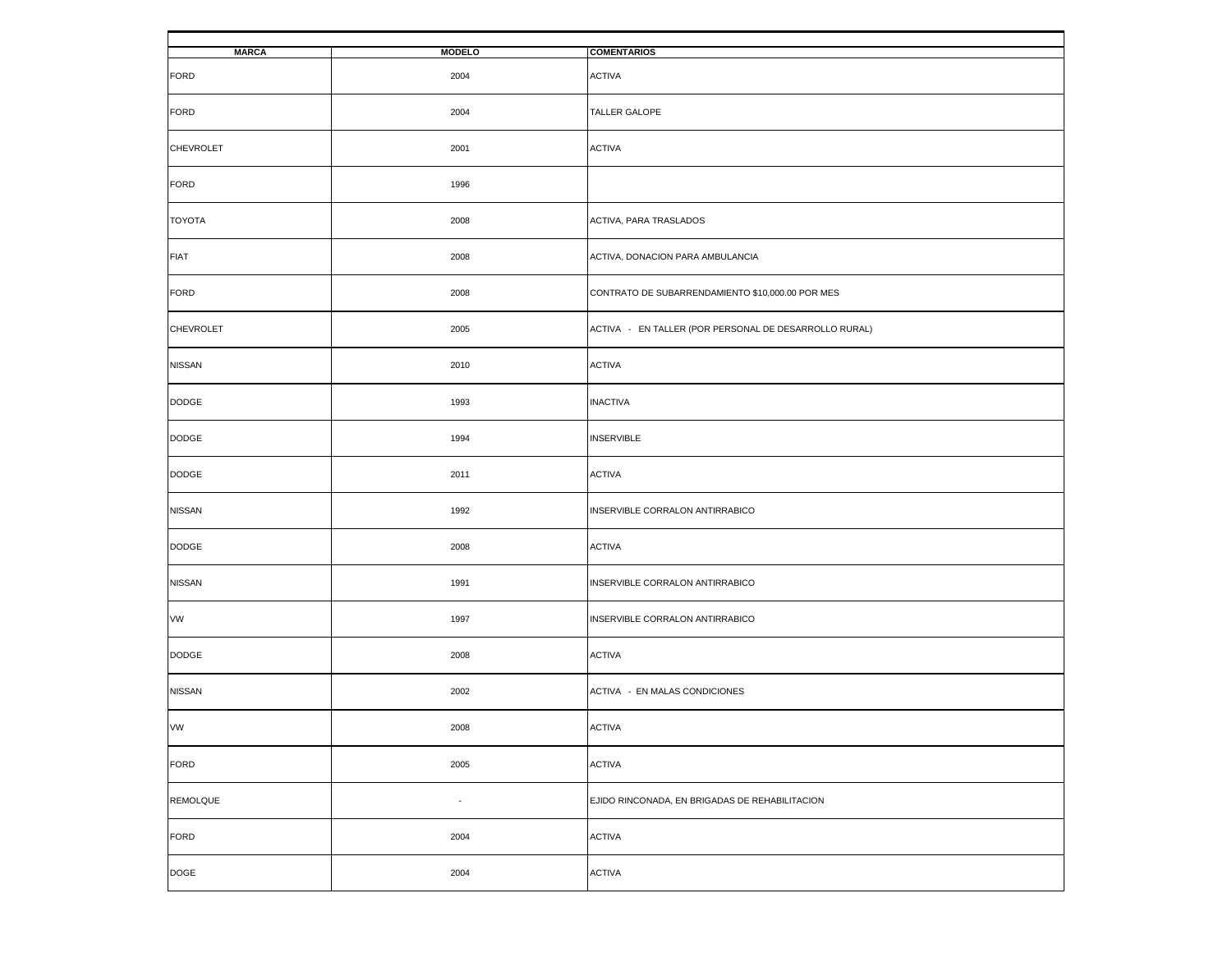| <b>MARCA</b>     | <b>MODELO</b> | <b>COMENTARIOS</b>                                          |
|------------------|---------------|-------------------------------------------------------------|
| <b>NISSAN</b>    | 2005          | <b>ACTIVA</b>                                               |
| <b>NISSAN</b>    | 2008          | ACTIVA - DONADO POR DIF DE NUEVO LEON                       |
| <b>FORD</b>      | 2004          | <b>ACTIVA</b>                                               |
| <b>FORD</b>      | 1999          | ACTIVA - UNIDAD DE REHABILITACION                           |
| <b>DOGE</b>      |               | <b>ACTIVA</b>                                               |
| <b>CHRYSLER</b>  | 1994          | <b>INACTIVA</b>                                             |
| <b>CHEVROLET</b> | 2009          | <b>ACTIVA</b>                                               |
| GMC 6000         | 1987          | COMODATO SE ENCUENTRA EJ. MARAVILLAS                        |
|                  | 1978          | EN PATIO DE OBRAS PUBLICAS                                  |
| <b>NISSAN</b>    | 2001          | <b>ACTIVA</b>                                               |
| <b>FORD</b>      | 2009          | <b>ACTIVA</b>                                               |
| <b>DODGE</b>     | 2007          | <b>ACTIVA</b>                                               |
| <b>HONDA</b>     | 2004          | INSERVIBLE CORRALON ANTIRRABICO                             |
| <b>HONDA</b>     | 2004          | INSERVIBLE CORRALON ANTIRRABICO                             |
| <b>HONDA</b>     | 2004          | INSERVIBLE CORRALON ANTIRRABICO                             |
| <b>HONDA</b>     | 2004          | INSERVIBLE CORRALON ANTIRRABICO                             |
| <b>FORD</b>      | 2004          | ACTIVA - CUSTODIA PRIVADA LAS VILLAS                        |
| <b>CHEVROLET</b> | 2005          | EN REPARACION TALLER RCA TRANSMISIONES FIDEL VELAZQUEZ      |
| <b>CHEVROLET</b> | 2006          | EN REPARACION TALLER RCA TRANSMISIONES FIDEL VELAZQUEZ      |
| CHEVROLET        | 2006          | <b>ACTIVA</b>                                               |
| <b>DODGE</b>     | 2008          | ACTIVO, DONATIVO DE SEGURIDAD PUBLICA                       |
| <b>DODGE</b>     | 2008          | INACTIVA EN AGENCIA DEL MINISTERIO PUBLICO (GENERAL)        |
| <b>CHRYSLER</b>  | 2008          | EN TALLER PARQUE INDUSTRIAL MITRAS "CARLOS ALANIS" COMODATO |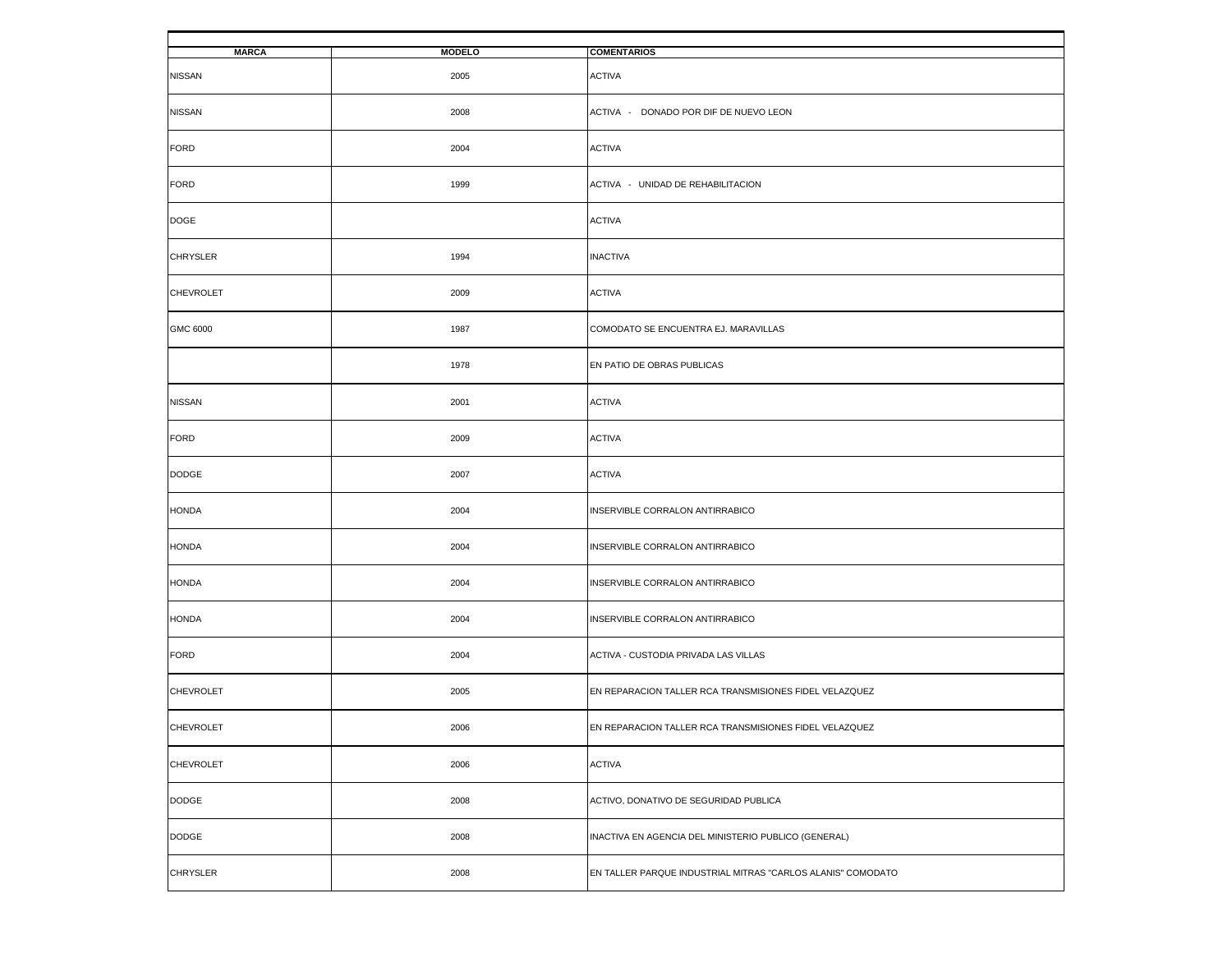| <b>MARCA</b>     | <b>MODELO</b> | <b>COMENTARIOS</b>                                     |
|------------------|---------------|--------------------------------------------------------|
|                  |               |                                                        |
| <b>CHEVROLET</b> | 2005          | TALLER MARTINEZ O PATIOS DE C-COP                      |
|                  |               |                                                        |
| <b>BAJAJ</b>     | 2005          | INSERVIBLE EN PATIO DE PROTECCION CIVIL                |
|                  |               |                                                        |
| <b>BAJAJ</b>     | 2005          | <b>INSERVIBLE</b>                                      |
|                  |               |                                                        |
| <b>NISSAN</b>    | 2007          | EN PATIO DE C-COP MARCHA                               |
|                  |               |                                                        |
| <b>NISSAN</b>    | 2007          | <b>ACTIVA</b>                                          |
|                  |               |                                                        |
| <b>NISSAN</b>    | 2007          | EN PATIO DE C-COP CADENA DE TIEMPO                     |
|                  |               |                                                        |
| <b>NISSAN</b>    | 2007          | TALLER SANTA ROSA "ENDEREZADO Y PINTURA"               |
|                  |               |                                                        |
| <b>NISSAN</b>    | 2007          | PERDIDA TOTAL EN PATIOS DE PROTECCION CIVIL            |
|                  |               |                                                        |
| <b>NISSAN</b>    | 2007          | TALLER SANTA ROSA "ENDEREZADO Y PINTURA"               |
|                  |               |                                                        |
| <b>NISSAN</b>    | 2007          | EN PATIO DE C-COP "CLOUTCH"                            |
|                  |               |                                                        |
| <b>NISSAN</b>    | 2007          | <b>ACTIVA</b>                                          |
|                  |               |                                                        |
| <b>NISSAN</b>    | 2007          | TALLER SANTA ROSA "ENDEREZADO Y PINTURA"               |
|                  |               |                                                        |
| <b>NISSAN</b>    | 2007          | <b>ACTIVA</b>                                          |
|                  |               |                                                        |
| <b>NISSAN</b>    | 2007          | <b>ACTIVA</b>                                          |
|                  |               |                                                        |
| <b>NISSAN</b>    | 2007          | TALLER SANTA ROSA "ENDEREZADO Y PINTURA"               |
|                  |               |                                                        |
| <b>NISSAN</b>    | 2007          | <b>ACTIVA</b>                                          |
|                  |               |                                                        |
| <b>NISSAN</b>    | 2007          | PERDIDA TOTAL                                          |
|                  |               |                                                        |
| <b>CHEVROLET</b> | 2006          | <b>ACTIVA</b>                                          |
|                  |               |                                                        |
| <b>FORD</b>      | 2004          | <b>ACTIVA</b>                                          |
|                  |               |                                                        |
| <b>FORD</b>      | 2004          | EN REPARACION TALLER RCA TRANSMISIONES FIDEL VELAZQUEZ |
|                  |               |                                                        |
| <b>CHEVROLET</b> | 2000          | INSERVIBLE EN CORRALON                                 |
|                  |               |                                                        |
| <b>NISSAN</b>    | 2007          | <b>ACTIVA</b>                                          |
|                  |               |                                                        |
| <b>NISSAN</b>    | 2007          | INSERVIBLE EN PAATIO DEL PALACIO MUNICIPAL             |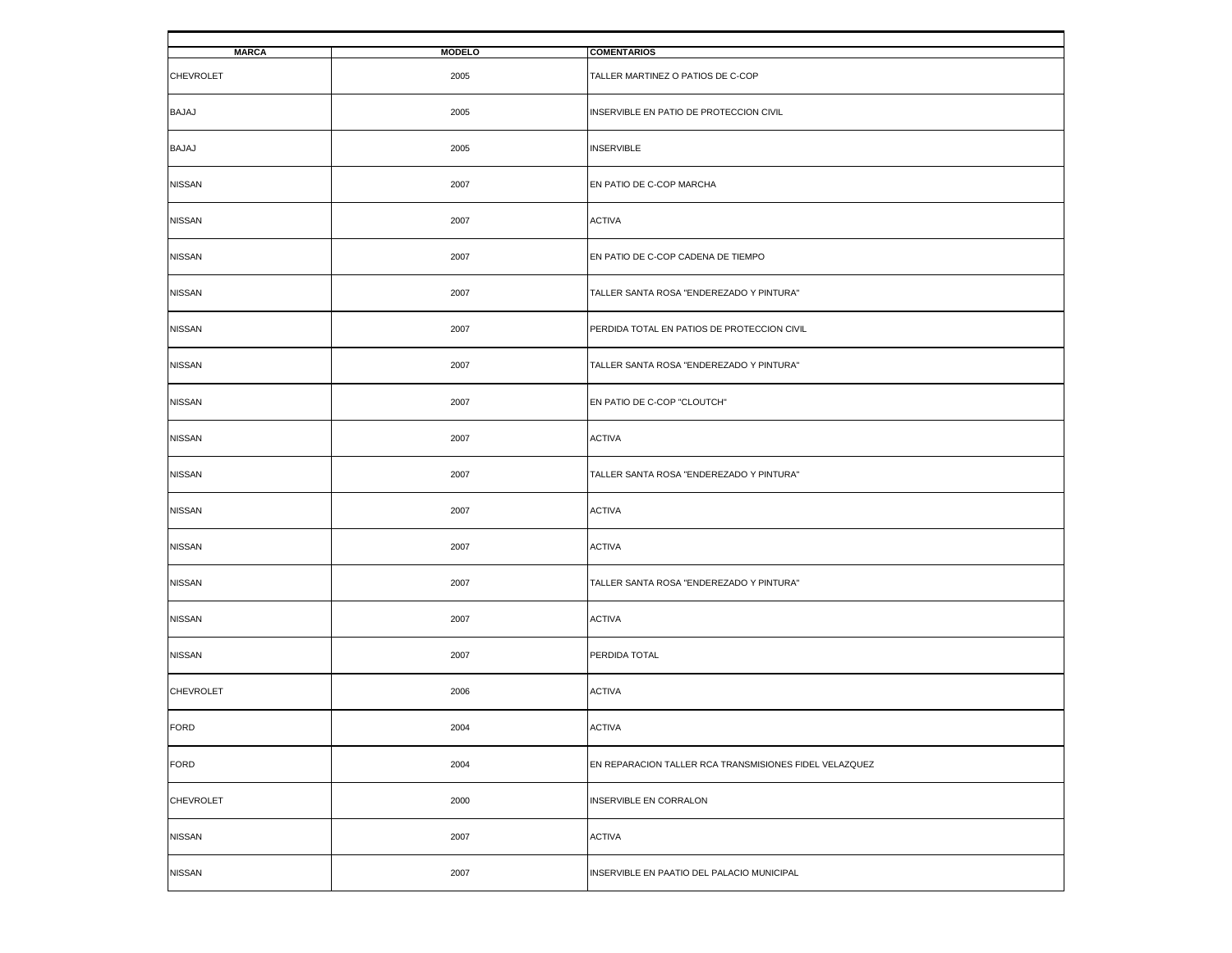| <b>MARCA</b>    | <b>MODELO</b> | <b>COMENTARIOS</b>              |
|-----------------|---------------|---------------------------------|
| <b>NISSAN</b>   | 2007          | <b>ACTIVA</b>                   |
| <b>NISSAN</b>   | 2007          | <b>ACTIVA</b>                   |
| <b>NISSAN</b>   | 2007          | SAS-9703                        |
| <b>NISSAN</b>   | 2007          | <b>ACTIVA</b>                   |
| <b>NISSAN</b>   | 2007          | POSIBLEMENTE DESCOMPUESTO       |
| <b>NISSAN</b>   | 2007          | <b>ACTIVA</b>                   |
| <b>NISSAN</b>   | 2007          | PATIO DE C-COP CABEZA DE MOTOR  |
| <b>NISSAN</b>   | 2007          | INSERVIBLE CORRALON ANTIRRABICO |
| <b>DODGE</b>    | 2007          | <b>ACTIVA</b>                   |
| <b>FORD</b>     | 2001          | <b>ACTIVA</b>                   |
| <b>FORD</b>     | 2004          | <b>INACTIVA EN REPARACION</b>   |
| <b>CHRYSLER</b> | 2009          | <b>ACTIVA</b>                   |
| <b>CHRYSLER</b> | 2009          | PERDIDA TOTAL                   |
| <b>CHRYSLER</b> | 2009          | <b>ACTIVA</b>                   |
| <b>CHRYSLER</b> | 2009          | PERIDA TOTAL                    |
| <b>DODGE</b>    | 2009          | <b>ACTIVA</b>                   |
| <b>DODGE</b>    | 2009          | <b>ACTIVA</b>                   |
| <b>DODGE</b>    | 2009          | <b>ACTIVA</b>                   |
| DODGE           | 2009          | PATIO DE C-COP FALLA DE MOTOR   |
| <b>DODGE</b>    | 2009          | <b>ACTIVA</b>                   |
| DODGE           | 2009          | <b>ACTIVA</b>                   |
| <b>DODGE</b>    | 2009          | <b>ACTIVA</b>                   |
| <b>DODGE</b>    | 2009          | CAR ONE LA PURISIMA             |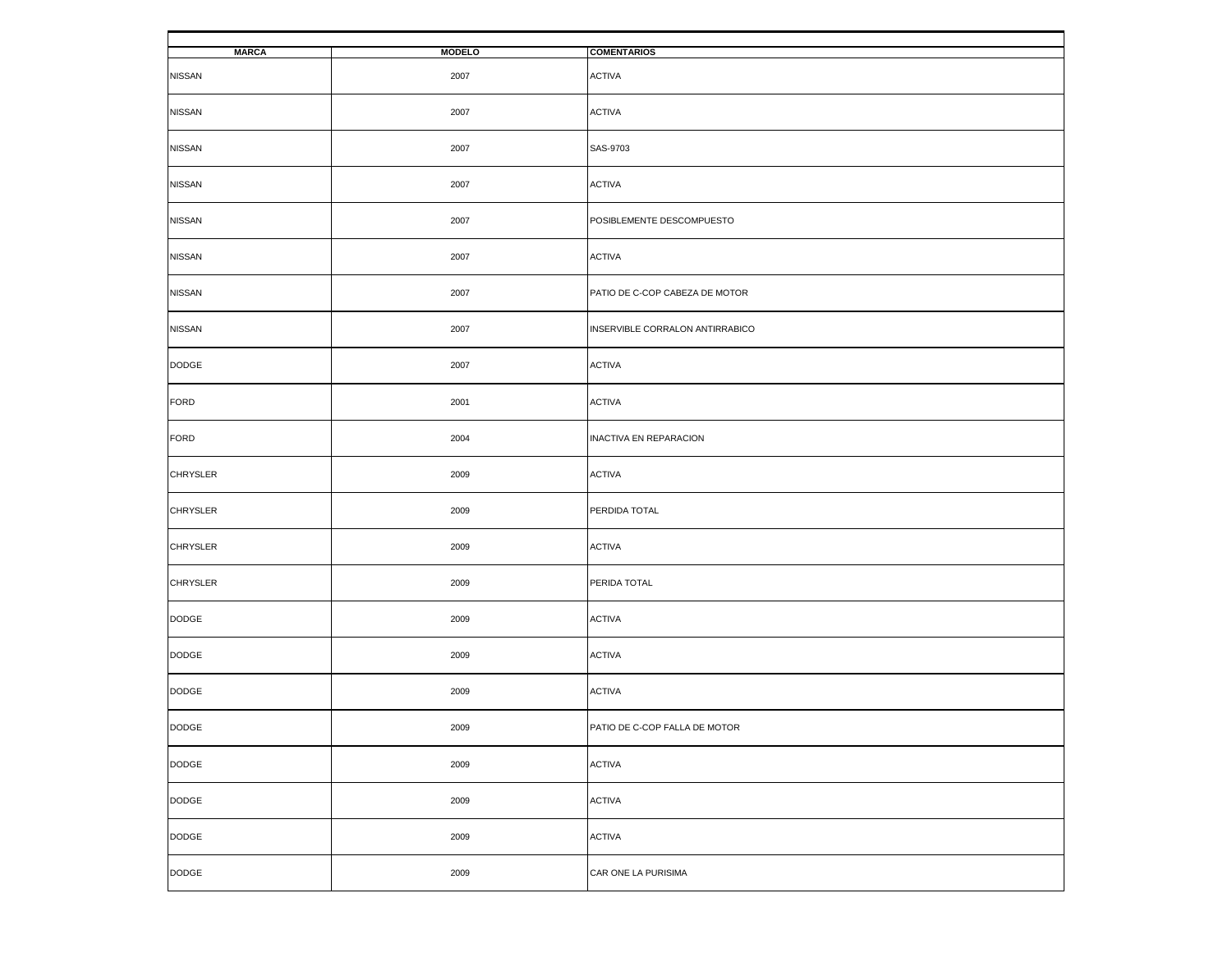| <b>MARCA</b>       | <b>MODELO</b> | <b>COMENTARIOS</b>                                           |
|--------------------|---------------|--------------------------------------------------------------|
| <b>DODGE</b>       | 2009          | <b>ACTIVA</b>                                                |
| <b>DODGE</b>       | 2009          | <b>ACTIVA</b>                                                |
| <b>DODGE</b>       | 2009          | <b>ACTIVA</b>                                                |
| <b>DODGE</b>       | 2009          | CAR ONE CUMBRES O TALLER MARTINEZ                            |
| <b>DODGE</b>       | 2009          | PERDIDA TOTAL                                                |
| <b>DODGE</b>       | 2009          | <b>ACTIVA</b>                                                |
| <b>DODGE</b>       | 2009          | <b>ACTIVA</b>                                                |
| DODGE              | 2009          | CAR ONE LA PURISIMA                                          |
| CHRYSLER DODGE RAM | 2009          | <b>ACTIVA</b>                                                |
| CHRYSLER DODGE RAM | 2009          | <b>ACTIVA</b>                                                |
| CHRYSLER DODGE RAM | 2009          | <b>ACTIVA</b>                                                |
| <b>DODGE</b>       | 2010          | <b>ACTIVA</b>                                                |
| DODGE              | 2010          | <b>ACTIVA</b>                                                |
| <b>DODGE</b>       | 2010          | <b>ACTIVA</b>                                                |
| FORD               | 2004          | ESCOLTA DEL ALCALDE "ACTIVA"                                 |
| <b>DODGE</b>       | 2010          | <b>ACTIVA</b>                                                |
| <b>DODGE</b>       | 2010          | <b>ACTIVA</b>                                                |
| <b>DODGE</b>       | 2010          | ACTIVA - COMODATO SECRETARIA DE SEGURIDAD PUBLICA DEL ESTADO |
| $\texttt{DODGE}$   | 2010          | ACTIVA - COMODATO SECRETARIA DE SEGURIDAD PUBLICA DEL ESTADO |
| <b>DODGE</b>       | 2010          | ACTIVA - COMODATO SECRETARIA DE SEGURIDAD PUBLICA DEL ESTADO |
| <b>FORD</b>        | 2010          | ACTIVA - ARRENDADORA VALUE                                   |
| <b>FORD</b>        | 2010          | ACTIVA - ARRENDADORA VALUE                                   |
| <b>FORD</b>        | 2010          | ACTIVA - ARRENDADORA VALUE                                   |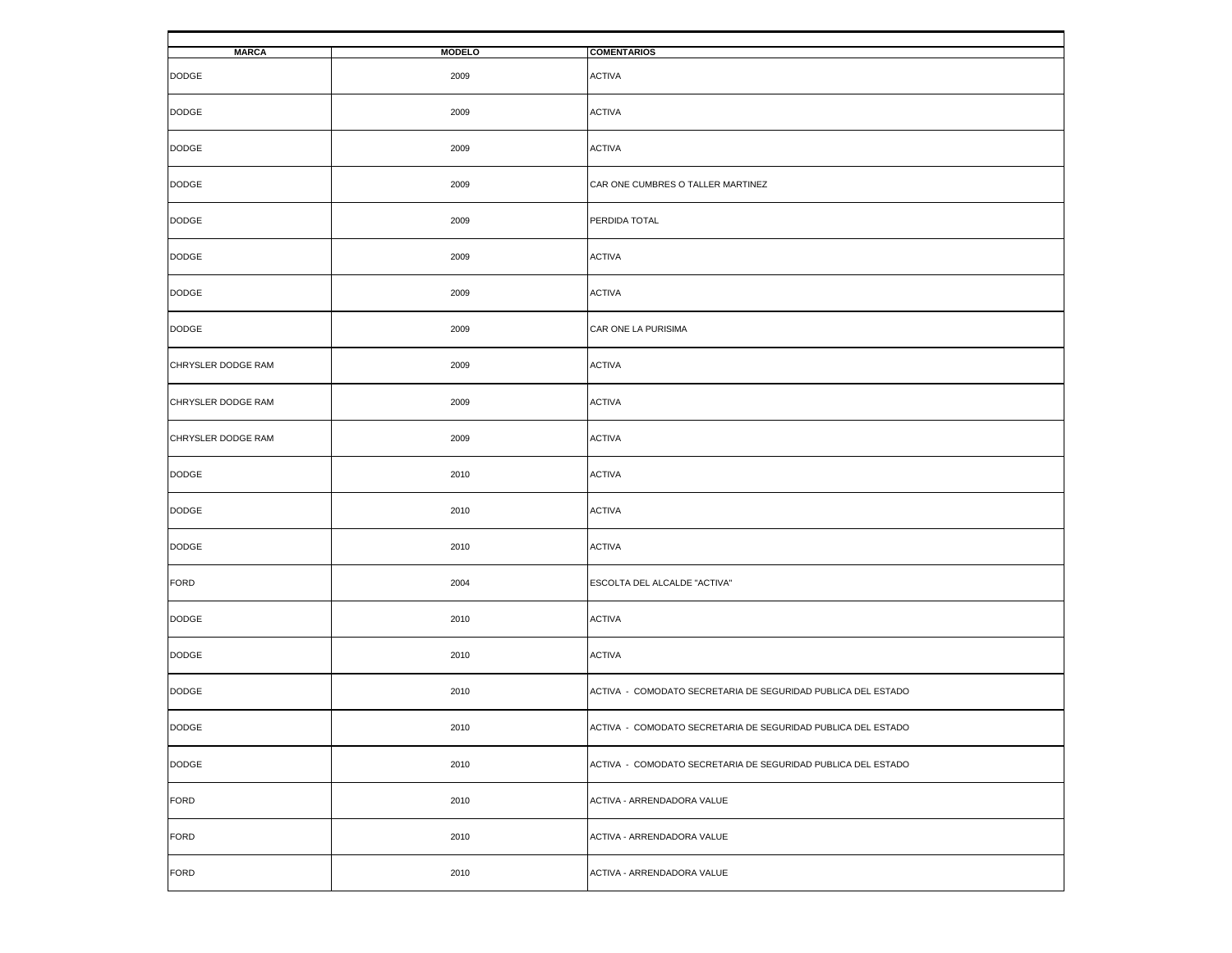| <b>MARCA</b>         | <b>MODELO</b>            | <b>COMENTARIOS</b>                                  |
|----------------------|--------------------------|-----------------------------------------------------|
| <b>FORD</b>          | 2004                     | PERDIDA TOTAL CORRALON G. ZAVALA K10 SANTA CATARINA |
| <b>CHEVROLET</b>     | 2005                     | PERDIDA TOTAL CORRALON G. ZAVALA K10 SANTA CATARINA |
| <b>NISSAN</b>        | 2007                     | PERDIDA TOTAL                                       |
| JEEP                 | 2005                     | POSIBLE PERDIDA TOTAL                               |
| INTERNACIONAL        | 1999                     | <b>ACTIVA</b>                                       |
| <b>INTERNACIONAL</b> | 2002                     | <b>ACTIVA</b>                                       |
| <b>INTERNACIONAL</b> | 2002                     | <b>ACTIVA</b>                                       |
| <b>INTERNACIONAL</b> | 2002                     | <b>ACTIVA</b>                                       |
| <b>NISSAN</b>        | 2002                     | <b>ACTIVA</b>                                       |
| <b>FREIGHTLINER</b>  | 2002                     | ACTIVA CONASA<br><b>PIPA 6442</b>                   |
| <b>FREIGHTLINER</b>  | 1997                     | ACTIVA COMODATO FOMERREY<br><b>PIPA 214</b>         |
| <b>CHEVROLET</b>     | 1997                     | <b>ACTIVA</b><br>GRUA                               |
| <b>NISSAN</b>        | 2010                     | <b>ACTIVA</b>                                       |
| <b>NISSAN</b>        | 2010                     | <b>ACTIVA</b>                                       |
| <b>NISSAN</b>        | 2010                     | <b>ACTIVA</b>                                       |
| <b>NISSAN</b>        | 2010                     | <b>ACTIVA</b>                                       |
| <b>DINA</b>          | 1995                     | PERDIDA T. CORRALON G. ZAVALA K10 SANTA             |
| <b>CHEVROLET</b>     | 2003                     | <b>ACTIVA</b>                                       |
| <b>FORD</b>          | 2005                     | <b>ACTIVA</b>                                       |
| <b>NISSAN</b>        | 2005                     | <b>ACTIVA</b>                                       |
| <b>DODGE</b>         | 2010                     | <b>ACTIVA</b>                                       |
| <b>FORD</b>          | 1993                     | INSERVIBLE CORRALON ANTIRRABICO                     |
| <b>DODGE</b>         | $\overline{\phantom{a}}$ | INSERVIBLE EN CORRALON ANTIRRABICO                  |